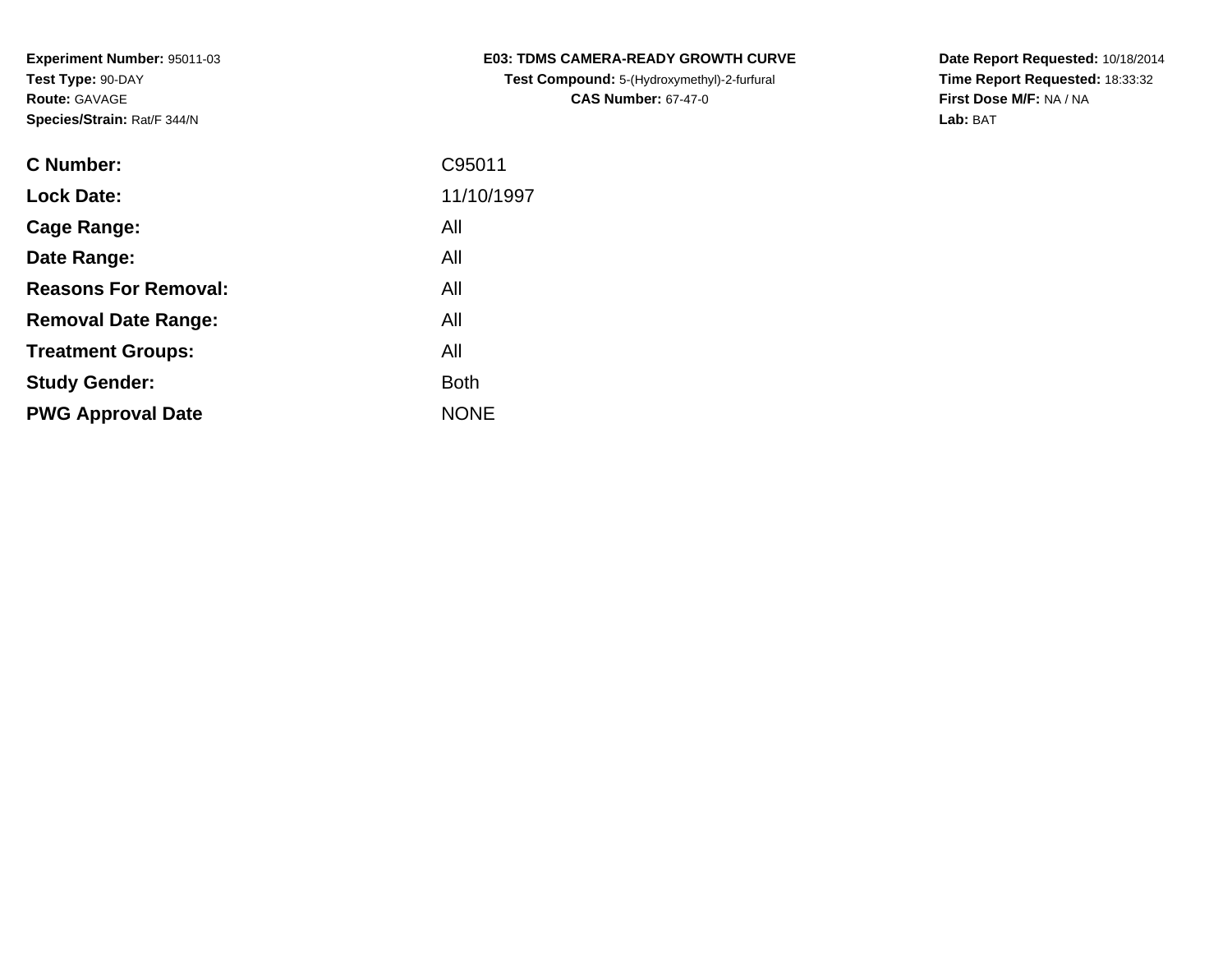### **E03: TDMS CAMERA-READY GROWTH CURVE**

**Test Compound:** 5-(Hydroxymethyl)-2-furfural

**CAS Number:** 67-47-0

**Date Report Requested:** 10/18/2014**Time Report Requested:** 18:33:32**First Dose M/F:** NA / NA**Lab:** BAT

**MALE** 

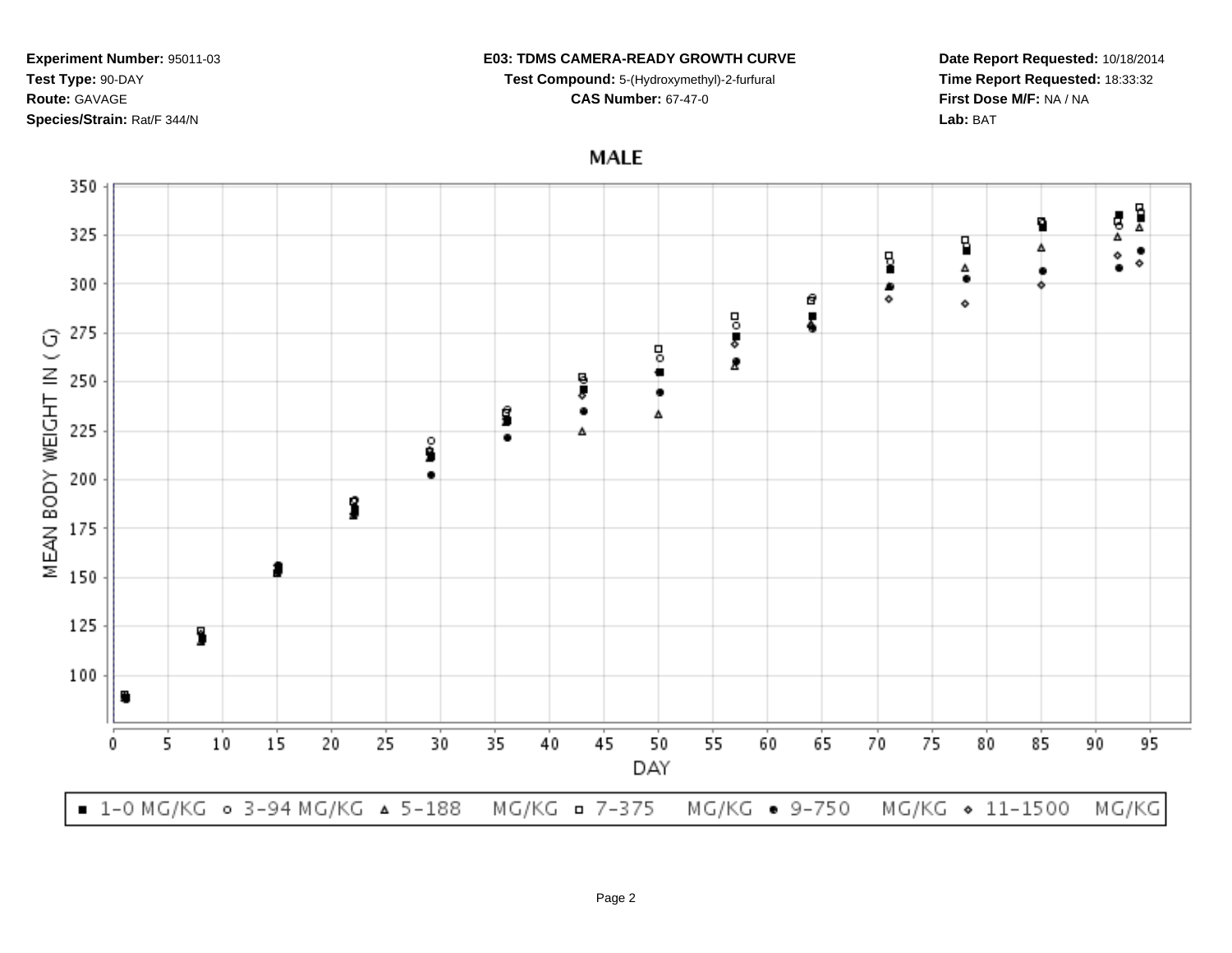## **E03: TDMS CAMERA-READY GROWTH CURVE**

**Test Compound:** 5-(Hydroxymethyl)-2-furfural **CAS Number:** 67-47-0

\*\*\*END OF MALE DATA\*\*\*

**Date Report Requested:** 10/18/2014 **Time Report Requested:** 18:33:32**First Dose M/F:** NA / NA**Lab:** BAT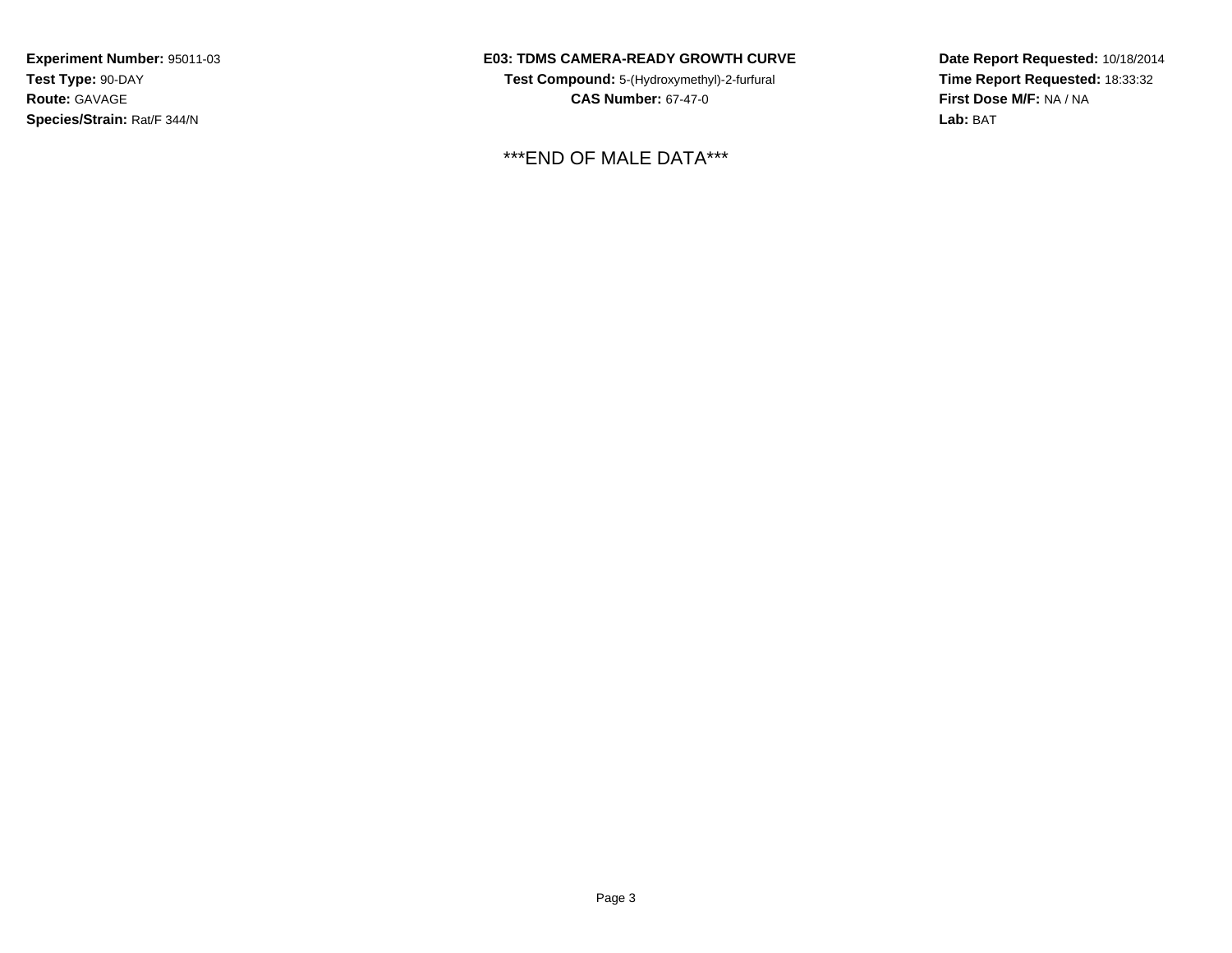#### **E03: TDMS CAMERA-READY GROWTH CURVE**

**Test Compound:** 5-(Hydroxymethyl)-2-furfural **CAS Number:** 67-47-0

**Date Report Requested:** 10/18/2014**Time Report Requested:** 18:33:32**First Dose M/F:** NA / NA**Lab:** BAT

# **FEMALE**